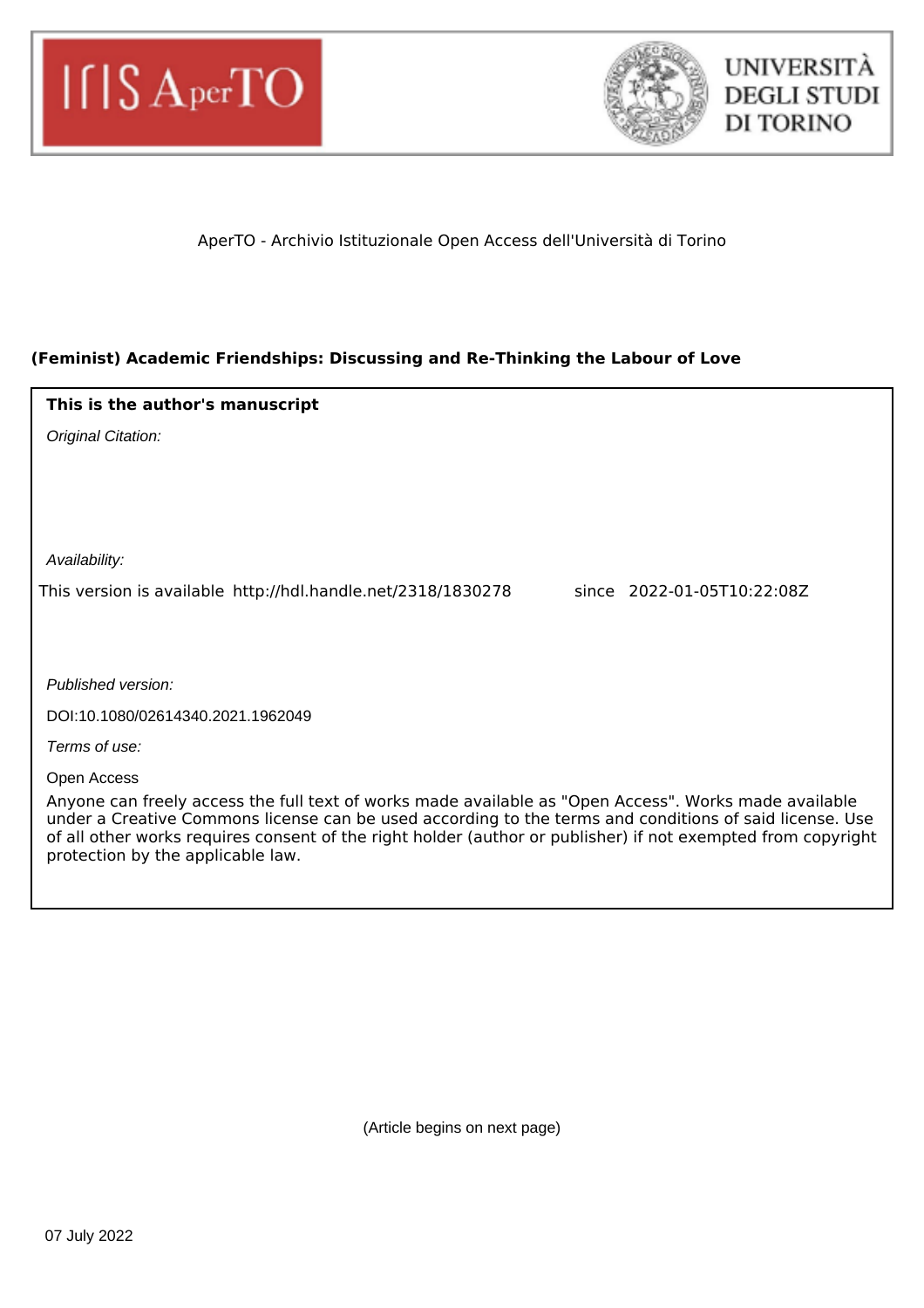

 $\mathbf{R}$  Routledge

**The Italianist**



**ISSN: (Print) (Online) Journal homepage:<https://www.tandfonline.com/loi/yita20>**

# **(Feminist) Academic Friendships: Discussing and Re-Thinking the Labour of Love**

**Giovanna Maina & Dalila Missero**

**To cite this article:** Giovanna Maina & Dalila Missero (2021) (Feminist) Academic Friendships: Discussing and Re-Thinking the Labour of Love, The Italianist, 41:2, 241-246, DOI: [10.1080/02614340.2021.1962049](https://www.tandfonline.com/action/showCitFormats?doi=10.1080/02614340.2021.1962049)

**To link to this article:** <https://doi.org/10.1080/02614340.2021.1962049>

© 2021 The Author(s). Published by Informa UK Limited, trading as Taylor & Francis Group



ര

Published online: 30 Dec 2021.

[Submit your article to this journal](https://www.tandfonline.com/action/authorSubmission?journalCode=yita20&show=instructions)  $\mathbb{Z}$ 

**III** Article views: 87



 $\overline{Q}$  [View related articles](https://www.tandfonline.com/doi/mlt/10.1080/02614340.2021.1962049)  $\overline{C}$ 

[View Crossmark data](http://crossmark.crossref.org/dialog/?doi=10.1080/02614340.2021.1962049&domain=pdf&date_stamp=2021-12-30)<sup>で</sup>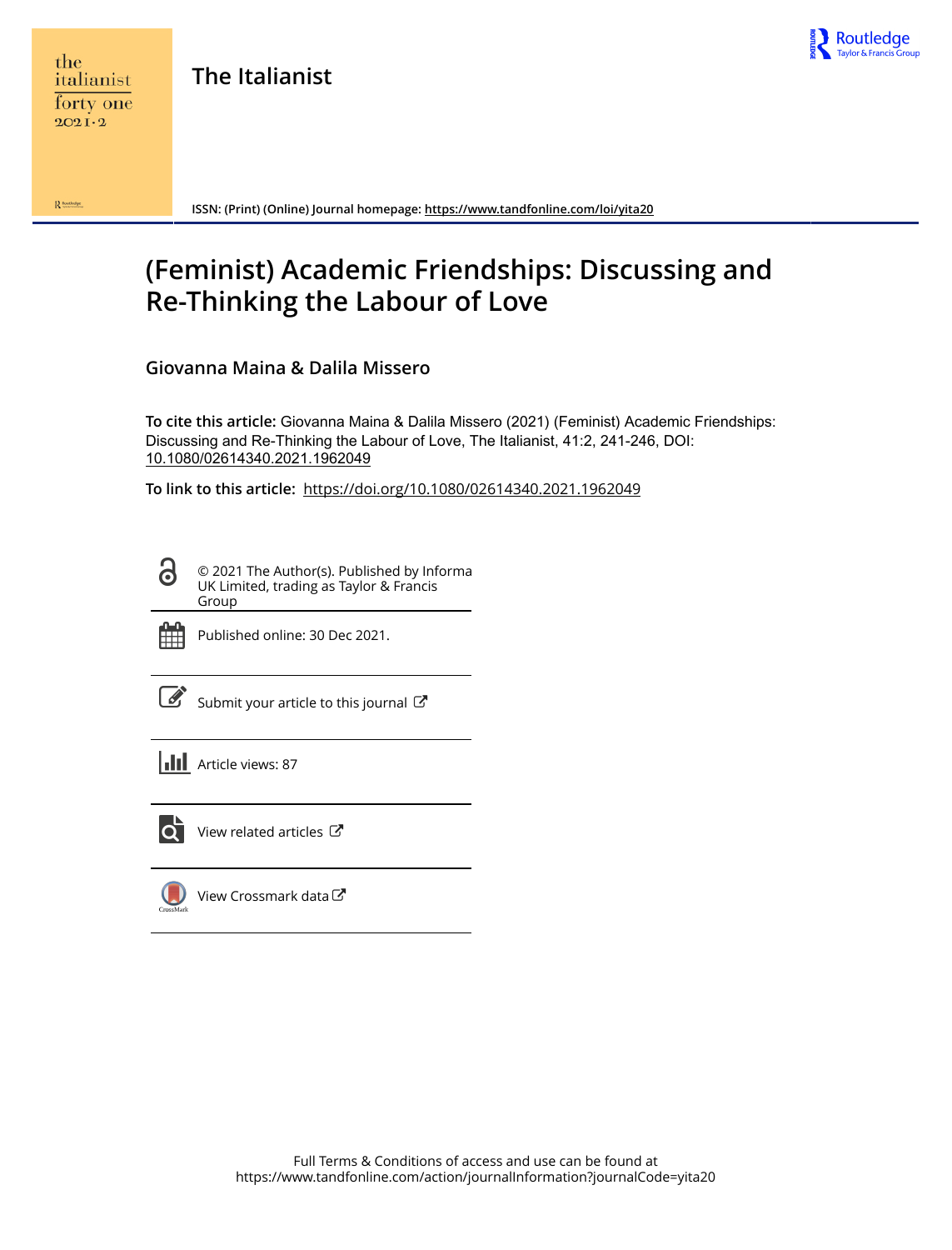**a** OPEN ACCESS **a** Check for updates

outledge: سي<br>Taylor & Francis Group

# (Feminist) Academic Friendships: Discussing and Re-Thinking the Labour of Love

Giovanna Maina  $\mathbf{D}^{\mathsf{a}}$  and Dalila Missero<sup>b</sup>

<sup>a</sup>University of Turin, Turin, Italy; <sup>b</sup>Oxford Brookes University, Oxford, UK

KEYWORDS friendship; mentorship; academic collaboration; feminist practice

The act of collaboration is complex, as are the reasons academics engage in the practice. Some scholars form collaborative relationships to combat loneliness and isolation. Others view collaboration as a means of expanding their knowledge or abilities, or as an avenue to compensate for weakness. Still others enjoy working with one or more persons in areas of shared interest, believing that the result will be more meaningful, satisfying, and significant than what would be accomplished individually.<sup>1</sup>

#### Dalila

In preparation for this piece, Giovanna and I have reflected upon our relationship, and we agreed that our scholarly collaboration has been mostly informal and perhaps precisely for this reason, it means more than a few additional lines on our CVs. Indeed, across the years, we have developed a very distinctive academic relationship: we haven't coauthored articles or ever presented together, yet our exchanges have still had an impact on how we live our careers and approach to scholarship.

Research on academic friendships and collaborations reveals that men and women develop different strategies to build their networks with peers: in sum, women are seen as more likely to establish mentor-like relationships and use them to cope with emotional labour and gender inequality.<sup>2</sup> As far as I know, mentoring is not diffused or incentivised in Italian academia, whereas in the UK, in the two years I have worked here, I have taken part, as a mentee, in two distinct mentoring programmes, one in my university and another involving a network of institutions, which was especially aimed at women. In the latter, the mentor helped me navigate my insecurities as a woman in academia, reflecting upon my expectations and aspirations. I am glad of these exchanges, and it felt good having my need for guidance and support acknowledged, yet the fact that this programme addressed gender inequality as an individual matter, proposing confidence and self-branding as solutions, didn't make sense of my deepest preoccupations. In other words, I ended the programme asking myself: 'Are you sure that your sense of precarity and your feelings of dependence are all down to you?'.

© 2021 The Author(s). Published by Informa UK Limited, trading as Taylor & Francis Group

CONTACT Dalila Missero amissero@brookes.ac.uk

This is an Open Access article distributed under the terms of the Creative Commons Attribution-NonCommercial-NoDerivatives License ([http://creativecommons.org/licenses/by-nc-nd/4.0/\)](http://creativecommons.org/licenses/by-nc-nd/4.0/), which permits non-commercial re-use, distribution, and reproduction in any medium, provided the original work is properly cited, and is not altered, transformed, or built upon in any way.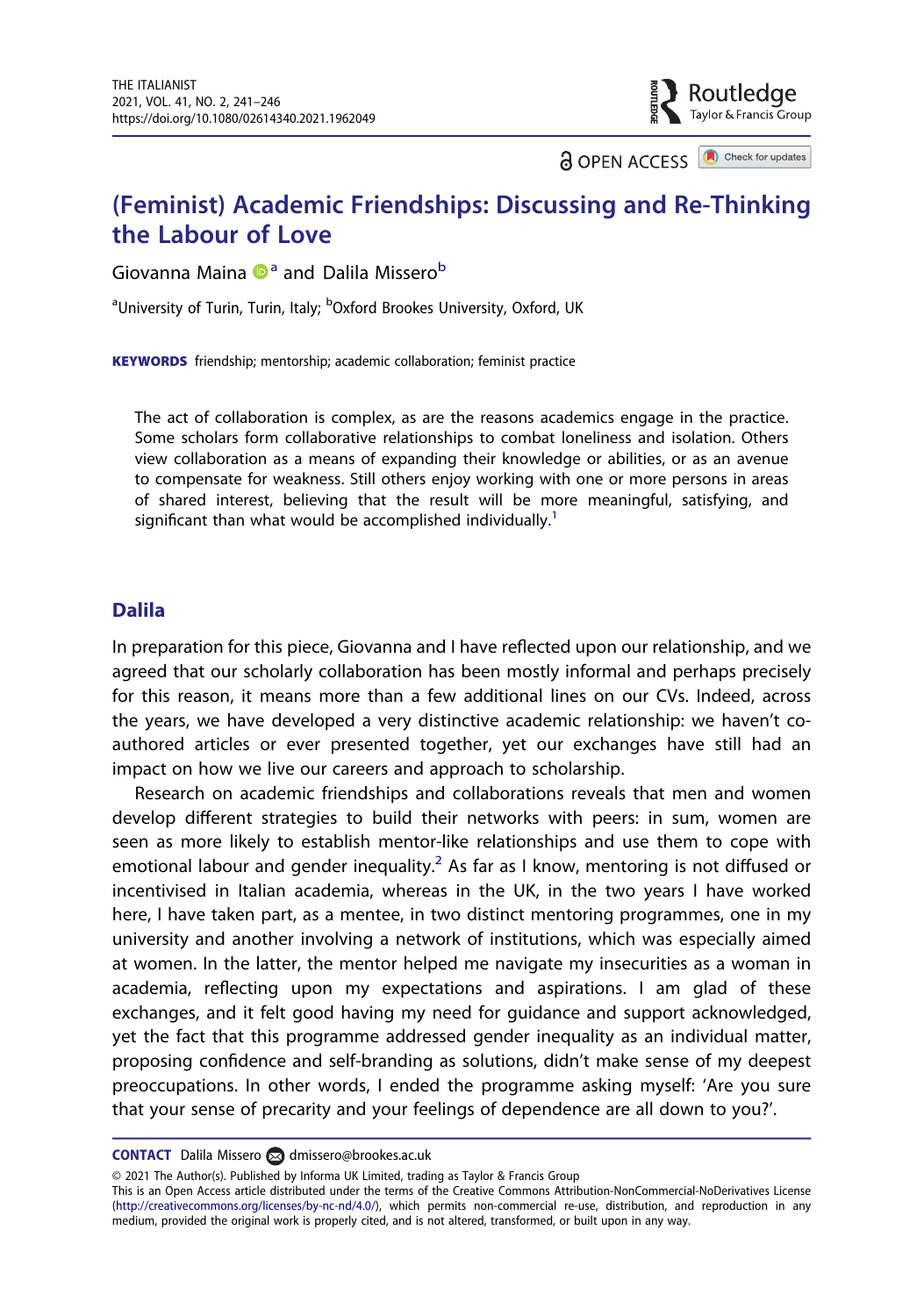My relationship with Giovanna, although not framed in a proper programme, can also be understood as a sort of messy, informal, mentoring exchange. We met each other almost seven years ago, right before I began my doctorate programme, thanks to our common research interests. She immediately struck me as a role model, suggesting to me that there existed a different way to stay in academia, one that could welcome someone like me, a former punk with a working-class upbringing: she researches marginalised scholarly subjects, like porn and popular low-budget films, but also wears amazing outfits, different from the boring blouses and ballerina shoes that I thought were mandatory to be taken seriously in this field. Throughout the years, most of our conversations have dealt with a variety of topics and concerns that go well beyond our scholarship, such as films, politics and music (especially Prince), but also work-related issues, like job applications, precarity, and stressful workloads. When I think back to our conversations, I am sure we have built a particular kind of friendship, whose proximity with work makes it quite different from the others I maintain outside of academia. On the one hand, the apparent unproductivity of our collaboration makes it closer to a classic friendship: we hang out just for the sake of it; on the other, the institutional framework in which it started always stays in the background, making our discussions very specific, intense, and almost nerdy about how we feel, our research, and our concerns about work. As such, I think that the key for unpacking this 'mentoringfriendship' is emotional labour, as mutual emotional support foregrounds our scholarly exchanges as well.

The main reason is that academic work, including in our experiences, often means isolation, hypermobility, dependence, and uncertainty. In an essay discussing the reasons for quitting academia, Francesca Coin $3$  uses the famous feminist expression 'labour of love', originally associated with unpaid housework, to describe how academics accept to perform unpaid, solitary, and emotional labour in their profession. Coin also points to the toxicity of this work environment, and how it intertwines with mechanisms of neoliberal accumulation that ultimately force many to quit. Sarah Jaffe has recently published a book discussing the neoliberal compulsion to love our jobs, and how 'work never, ever loves you back'.<sup>4</sup> It is not by chance that Jaffe devotes an entire chapter to academic labour, and how neoliberal values and marketisation have impacted universities and their workers. Trapped in a one-to-one dysfunctional relationship with our jobs, we convince ourselves that the solution to their failure to love us back is to move on or to try harder, feeling guilty and responsible for not doing enough to make it work. In this framework, academic friendships are a space to vent about a neglectful lover, without feeling judged or threatened. In other words, these friendships help us to cope with the 'cruel optimism'<sup>5</sup> that makes us stay in academia hoping for it to be a good job, a stable and fulfilling one.

Without forgetting our privileged position, the COVID-19 pandemic has hit researchers and scholars hard, and scholarly friendships have been crucial in alleviating the burden of isolation in such challenging times: working from home, the pressures of being resilient, and the uncertainty of funding and contract renewals have in some ways exacerbated the existent problems that I mentioned above. The pandemic has re-emphasised the existence of a 'crisis of care',<sup>6</sup> strengthened by the unequal distribution of care-work, including emotional labour. At the same time, the crisis has also reawakened the hopes for a transformation of society towards the values of solidarity and mutual support, inviting us to revaluate our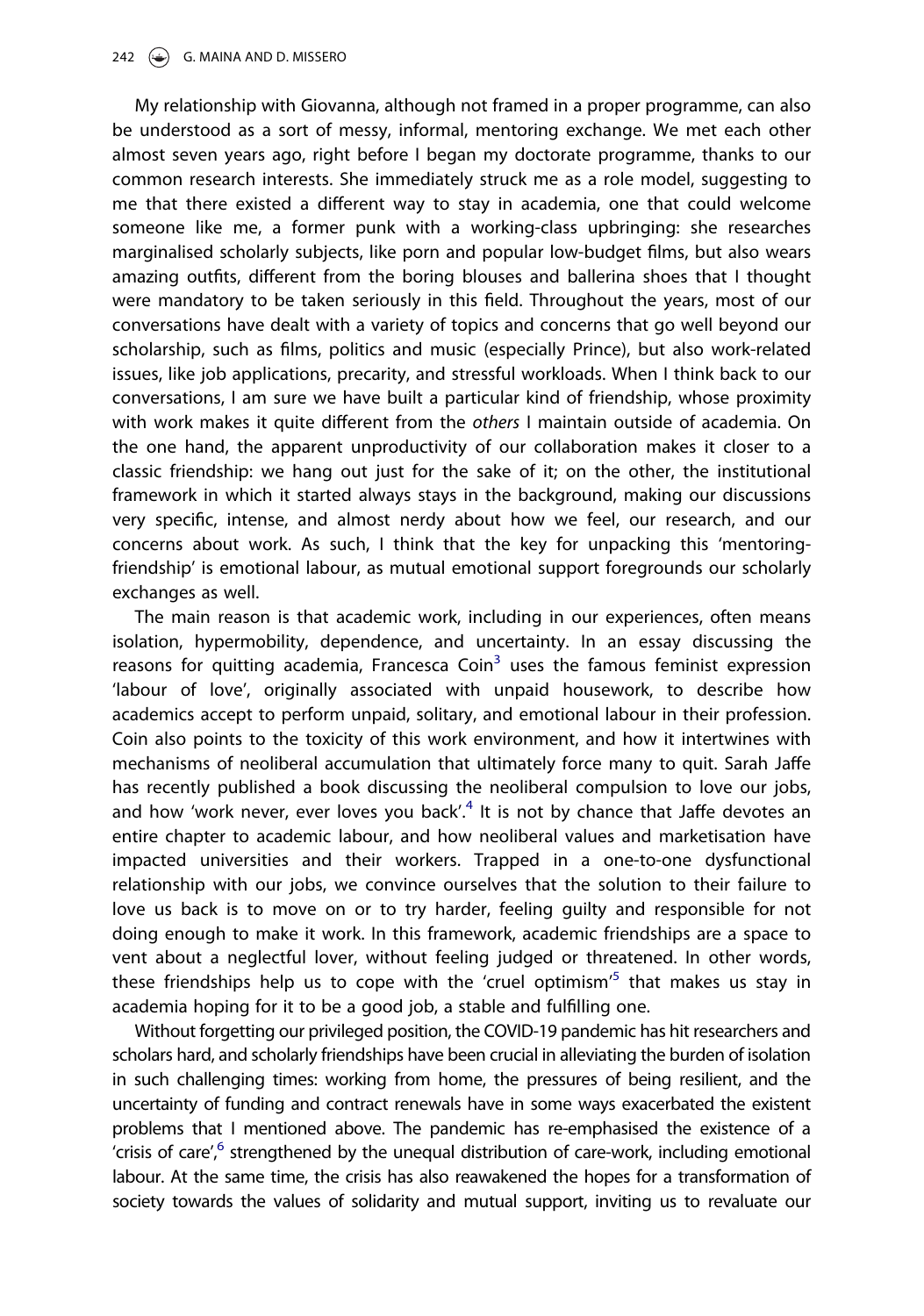extended kinships, including our friendships. In this context, having the opportunity to talk with Giovanna, including in preparation for this contribution, has been not just a way to cope with and reflect on these issues, but also a chance to valorise the 'unproductivity' of chatting and ranting, and the importance of verbalising discontent while academic work hasn't stopped demanding resilience and productivity. We also acknowledged that those moments of vulnerability had to stay private, as they could have a cost in terms of exposure. Indeed, our conversations are so frank and direct precisely because they remain private and confidential, like in a mentee–mentor relationship.

Talking about these issues is certainly a good practice, yet doing it behind closed doors doesn't compensate for the structural inequalities at the root of these problems. The lack of a public discourse on these (negative) feelings has ultimately striking political consequences. To paraphrase Ann Cvetkovich, $7$  we should deprivatise and depathologise negative feelings and think of them as a resource for political and transformative action. We should celebrate our friendships and informal collaborations, but also look at these experiences as incitements to change things together, demanding better working conditions and practising solidarity towards our colleagues. This public culture would make academic friendships primarily about intellectual nourishment, and not a space where we cope with the constraints of precarity, competition, and hyper-productivity. These relationships can also help us to think of a more solidary and collegial way to do research. In a way, it is already like that: my conversations with Giovanna have often made me think outside of the box, nurturing my passion for my work, but what would it be like if this friendship were free to express its feminist and transformative potential?

#### Giovanna

During the first Skype call I had with Dalila in preparation for this article, I was particularly struck by one thing she said. She told me that she remembered that one time, during a post-conference drink with other colleagues, I laughingly admitted that I couldn't follow the conversation because of my total ignorance of its subject (philosophical matters, she seemed to recall). She felt somehow relieved that a colleague was so candidly up front about not always being on top of the situation, about not necessarily knowing everything. In the days following my Skype conversation with Dalila, I kept thinking about this episode, and I concluded that this seemingly unimportant detail about when and how Dalila and I started to talk as friends is symptomatic of what I believe our relationship is based on. To put it differently, I think that what had begun as little more than one of my frivolous (although typically self-deprecating) remarks over a glass of wine actually was an unconscious exercise in both self-confidence and trust. I realise now that I was self-confident enough to be honest about my shortcomings and mild uneasiness in that situation because I knew deep down that I could trust the person in front of me to understand what I meant and not to define me (as a scholar, or even as a person) on that basis. I can't exactly say why I felt that way, since I didn't know Dalila very well at the time: perhaps it was her decidedly 'subcultural' flair (which I absolutely liked and definitely related to), or maybe it was just because I enjoyed her conversation (so naturally ironic and smart). But the fact is that I felt safe while so casually sharing my feelings.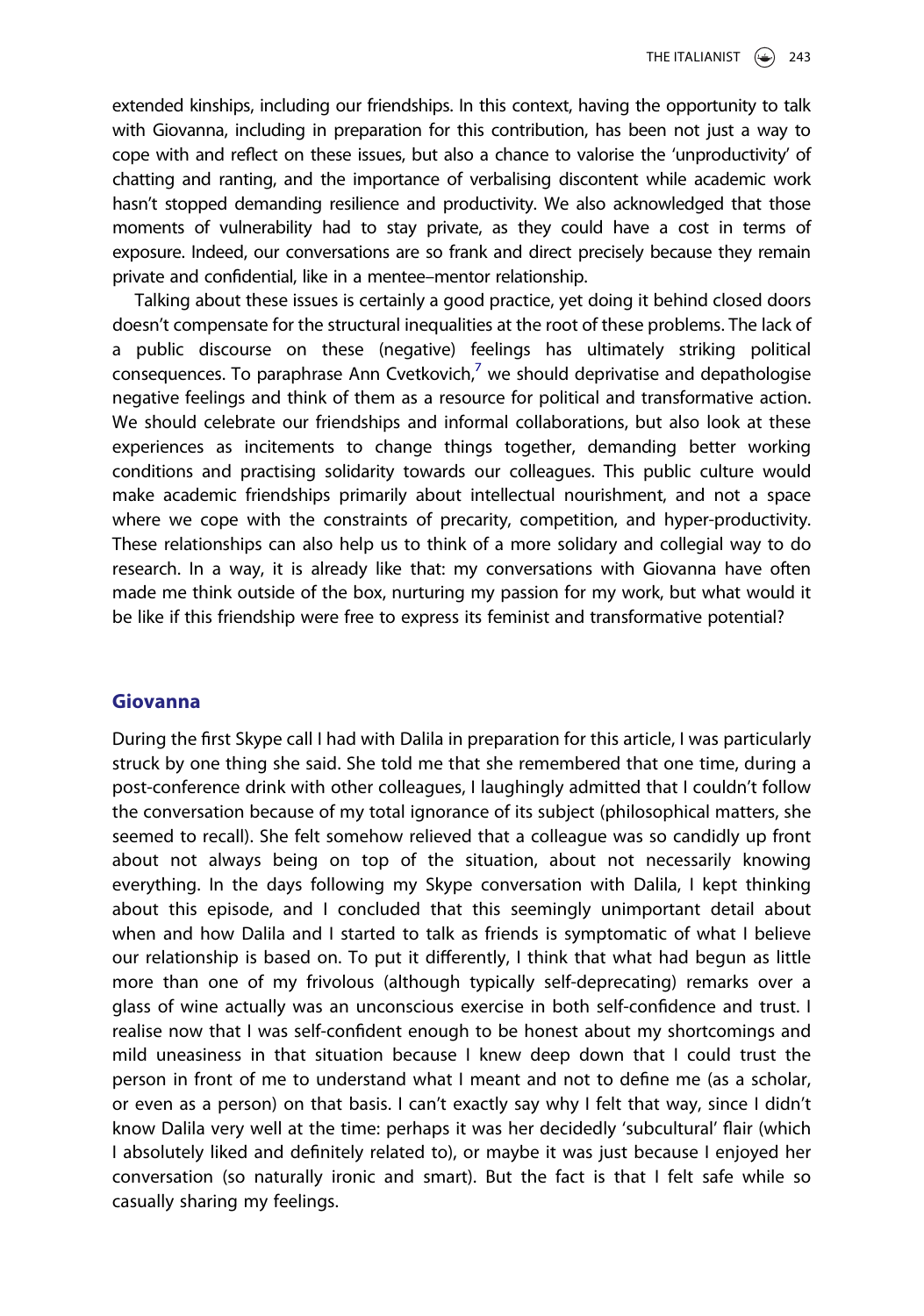This 'need for a safe, trusting space to share'<sup>8</sup> is paramount within an academic world in which everyone is expected to live up to increasingly high levels of competition and standards of productivity, often translating into forms of exhaustion and self-abuse.<sup>9</sup> And that's probably one of the reasons why Dalila and I have developed, over the years, a relationship of both collegiality and friendship, grounded on emotional support as well as scientific exchange. Two elements seem, in fact, to be inextricably linked to the way I perceive my academic and human bond with Dalila: a genuine feeling of companionship that helps us navigate 'the often lonely waters that veil the overt and covert requirements' of academic life<sup>10</sup> and a fruitful intellectual cooperation aimed at the production of better research.

The idea that immediately comes to mind is that our relationship could be interpreted as a non-institutional form of peer mentoring – that is, as a relationship 'in which each individual function[s] as both a mentor and a mentee to [the other], emphasizing mutual interdependence [and incorporating] feminist principles that support an equal balance of power […], accept emotion as facilitating learning and value the integration of personal and work life support'. On the one hand, since I trust Dalila with my emotions, I find it easy to confide in her when I'm feeling doubtful or fragile and insecure; besides, sometimes it is just so comforting and funny when we simply spend time chatting and having a good laugh (and maybe even a good rant) together about many things (work related or not), as she rightly states in her section of this article. On the other hand, we talk extensively about our research projects, we rely on each other to test our theoretical approaches, methods, and hypotheses, and we exchange precious materials and unpublished works; as I value her research skills and I respect her perspective on things, I always find her point of view and her comments truly compelling and inspiring. In this regard, while I certainly agree with Dalila when she stresses the importance of valorising the playful unproductivity of certain aspects of our collaboration, I think that the dialogue I have with her has helped me improve my scholarly productivity as well – if by productivity we mean something more complex and less 'arid' than the greedy accumulation of titles and articles, of course.

In my effort to further describe my professional relationship with Dalila, I encountered another notion that has helped me conceptualise our collaboration in more detail. According to Bruce Macfarlane, there are at least 'six forms of collaboration in academic life represented by a continuum of moral permissibility based on the distinction between self-regarding and other-regarding behaviour'.<sup>11</sup> For Macfarlane, academic relations aimed at increasing one's own productivity and success (collaboration-as-performativity), or reinforcing the power of established networks through the exchange of gifts and favours (collaboration-as-cronyism), or even exploiting the work of other (generally younger) researchers (collaboration-asparasitism) can be considered examples of self-regarding behaviour; in contrast, otherregarding behaviours include collaboration-as-mentorship – i.e. 'working with less experienced colleagues to encourage and support their development<sup> $12$ </sup> - and collaboration-as-communication – i.e. 'seeking to share and communicate ideas bringing them to the attention of others',<sup>13</sup> for instance by disseminating one's own research activity via publications and conference papers.

However, the definition of collaboration whose meaning I find particularly fitting when I think about my relationship with Dalila is the one that Macfarlane places at the 'other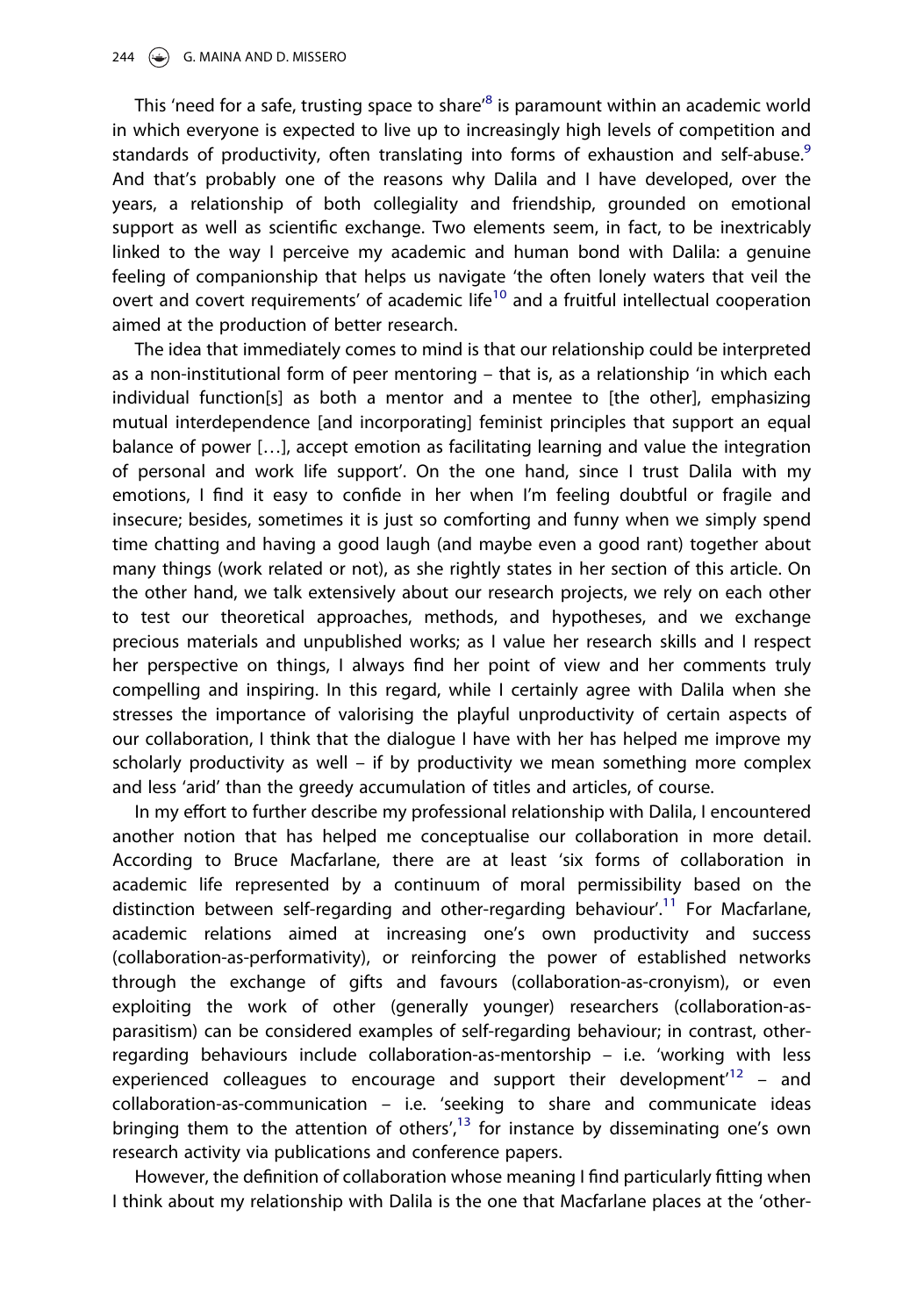regarding end of the moral continuum' scheme: 'collaboration-as-intellectual-generosity'. This can certainly be interpreted as 'the most idealistic version of the purpose of collaboration', because it mainly consists in 'the free sharing of unpublished ideas between close academic colleagues in a spirit of good will and the common pursuit of truth in science'.<sup>14</sup> I really think that this is the spirit that ultimately underlies my collaboration with Dalila: the sharing of thoughts, opinions, doubts, 'discoveries', and methods 'not for the sake of an external purpose or to compete for prestige […], but for the sake of increased insight'.<sup>15</sup> In other words: one of the main goals of our collaboration is producing better scholarship, without any consideration of direct personal advantage (for instance in terms of career advancement, or for the mere addition of items to our CVs), even though this might seem a bit 'naïve' in an academic environment where the 'stress on measurement in evaluating academic performance reifies individual achievement over the achievement of collective goals'.<sup>16</sup>

A collaboration process of this kind – which we have defined as 'informal' and 'messy', but which can also be framed as 'peer mentoring' or 'intellectual generosity'– is actually not that unusual in the human sciences, where formal research networks and practices are less common compared to the field of natural sciences.<sup>17</sup> It also testifies to a more articulate understanding of academic collaboration as a 'dynamic experience'<sup>18</sup> in which researchers engage as 'socio-emotional entities'<sup>19</sup> rather than simply as disinvested and 'disinterested scientists'.<sup>20</sup> In this sense, academic friendship might be a very effective (albeit still underestimated) resource for researchers in terms of enhanced productivity, in that it offers a more diversified approach to knowledge, grants access to unexpected resources, and helps mitigate the frequent creative tensions inherent in scientific production; $21$  contrary to what seems to be the dominant narrative, in fact, alliances and mutual care are of vital importance if we intend scholars to be 'not just institutional agents acting according to formal norms within a system of education and research', but also and mainly 'real people with all the psychic and social complexity this entails'.<sup>22</sup>

#### **Notes**

- 1. Frances K. Kochan and Carol A. Mullen, 'An Exploratory Study of Collaboration in Higher Education from Women's Perspectives', Teaching Education, 14.2 (2003), 153–67 (p. 154).
- 2. Barry Bozeman and Monica Gaughan, 'How Do Men and Women Differ in Research Collaborations? An Analysis of the Collaborative Motives and Strategies of Academic Researchers', Research Policy 40.10 (2011), 1393–402; Kristi Kaeppel, Robin S. Grenier, and Emma Björngard-Basayne, 'The F Word: The Role of Women's Friendships in Navigating the Gendered Workplace of Academia', Human Resource Development Review, 19.4 (2020), 362–83.
- 3. Francesca Coin, 'On Quitting', Ephemera: Theory and Politics in Organisation, 17.3 (2017), 705–19.
- 4. Sarah Jaffe, Work Won't Love You Back: How Devotion to Our Jobs Keeps Us Exploited, Exhausted and Alone (London: Hurst & Company, 2021).
- 5. Lauren Berlant, Cruel Optimism (Durham: Duke University Press, 2001).
- 6. The Care Collective, The Care Manifesto (London: Verso, 2020).
- 7. Ann Cvetkovich, Depression: A Public Feeling (Durham: Duke University Press, 2012).
- 8. Lisa G. Driscoll, Kelly A. Parkes, Gresilda A. Tilley-Lubbs, Jennifer M. Brill, and Vanessa R. Pitts Bannister, 'Navigating the Lonely Sea: Peer Mentoring and Collaboration Among Aspiring Women Scholars', Mentoring & Tutoring: Partnership in Learning, 17.1 (2009), 5–21 (p. 14).